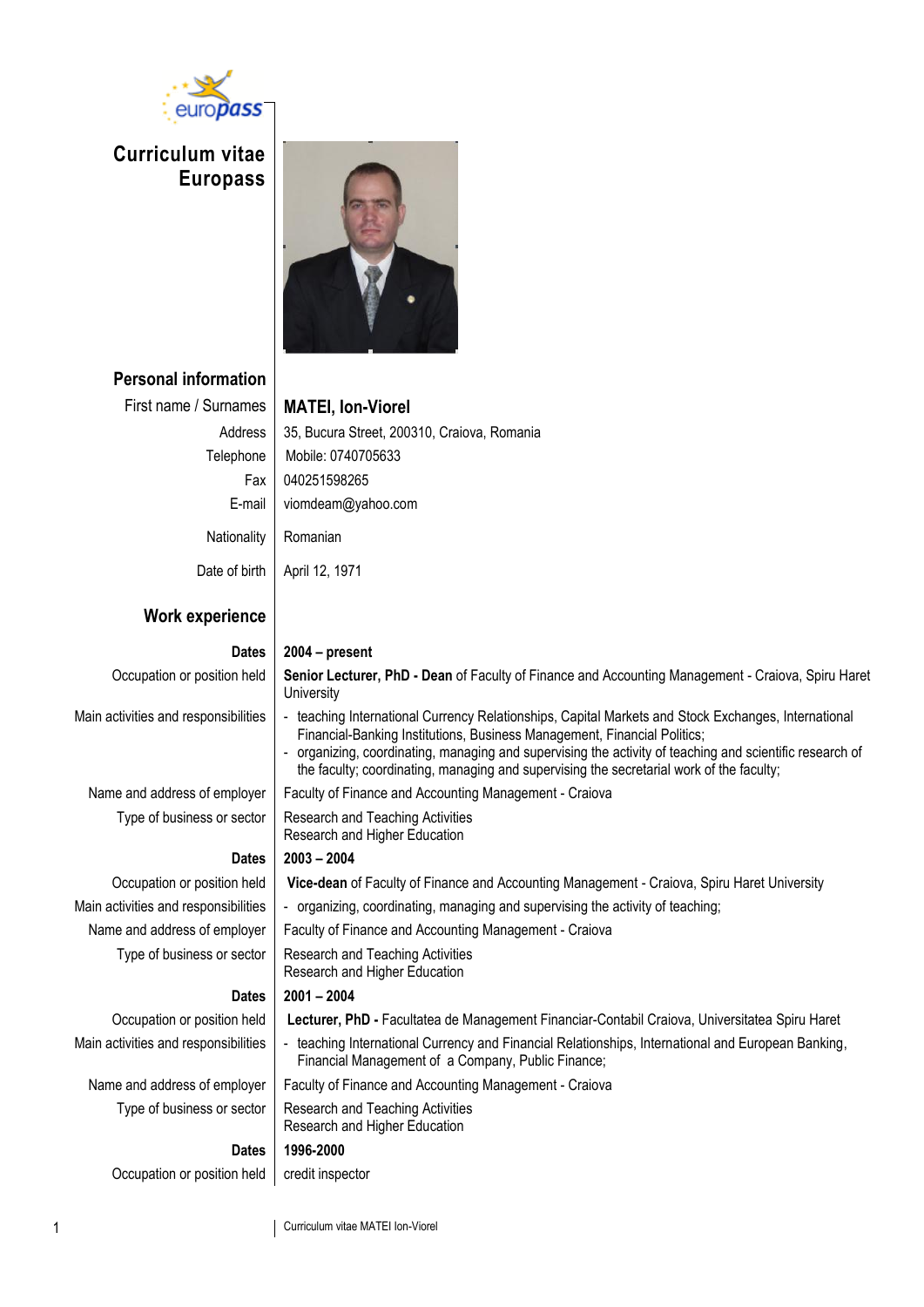Name and address of employer  $\parallel$  Agricultural Bank from Caracal, Olt District

Type of business or sector  $\parallel$  Bank Finance **Dates 1995-1996**

Occupation or position held | Chattel values agent Main activities and responsibilities | Buying and selling actions, prospecting capital market in order to obtain fundraising for different

Name and address of employer | Invest Trust S.A. Chattle Values Society – Craiova, Dolj District Type of business or sector  $\vert$  Stock Market

### **Education and training**

### **Dates 1996-2001**

companies

payment instruments

Title of qualification awarded  $\parallel$  PhD in Economics Principal subjects/occupational skills Tidi SKIIIS | International Economics Relations Name and type of organisation providing education and training University of Craiova

Level in national or international classification | ISCED 8

#### **Dates 1995-1996**

Title of qualification awarded | Postgraduate Studies Principal subjects/occupational skills covered Name and type of organisation providing education and training Level in national or international differentiation | ISCED 7

Principal subjects/occupational skills

Name and type of organisation providing education and training

Level in national or international

### **Dates 1990-1995**

Title of qualification awarded  $\parallel$  Bachelor of Economics

covered Finance-Credits

University of Craiova Faculty of Economics

Financial Management

University of Craiova Faculty of Economics

classification | ISCED 6

**Personal skills and competences**

- **14** research contracts won through auction, completed, in collaboration with business and local administration, **2** contracts of business research being in progress, **5** research grants;
- **10** books printed in publishing companies accredited by CNCSIS**, 8** articles published in journals indexed in international databases**, 13** articles published in B+ şi B journals in CNCSIS classification, **4** articles in national and international journals accredited by CNCSIS, **21** studies published in volumes of international and national colloquia with a high scientific standard.
- Quote by:
- *D. King in Re-engineering intellectual resources in education industry. Academic excellence perspective, 2008, Review of Management Innovation and Creativity;*
- *L. Giurcă-Vasilescu in A swot analysis of smes`development in Romania, 2008, Journal of Applied Economic Sciences, CEEOL;*
- *A. Ştefănescu in Business Intelligence-Improving performance of reengineering project, 2008, mpra.ub.uni-muenche.de;*
- *D. Ilie in The interdependence between the financial capital and the capital assets under the conditions of economic crisis, 2009, Studia Universitatis"Vasile Goldiş" Arad - seria ştiinţe economice, CEEOL;*
- *L. Ştefănescu in The Need of knowledge management strategy for the successfully implementation of reengineering projects, 2008, mpra.ub.uni-muenche.de;*

2 Curriculum vitae MATEI Ion-Viorel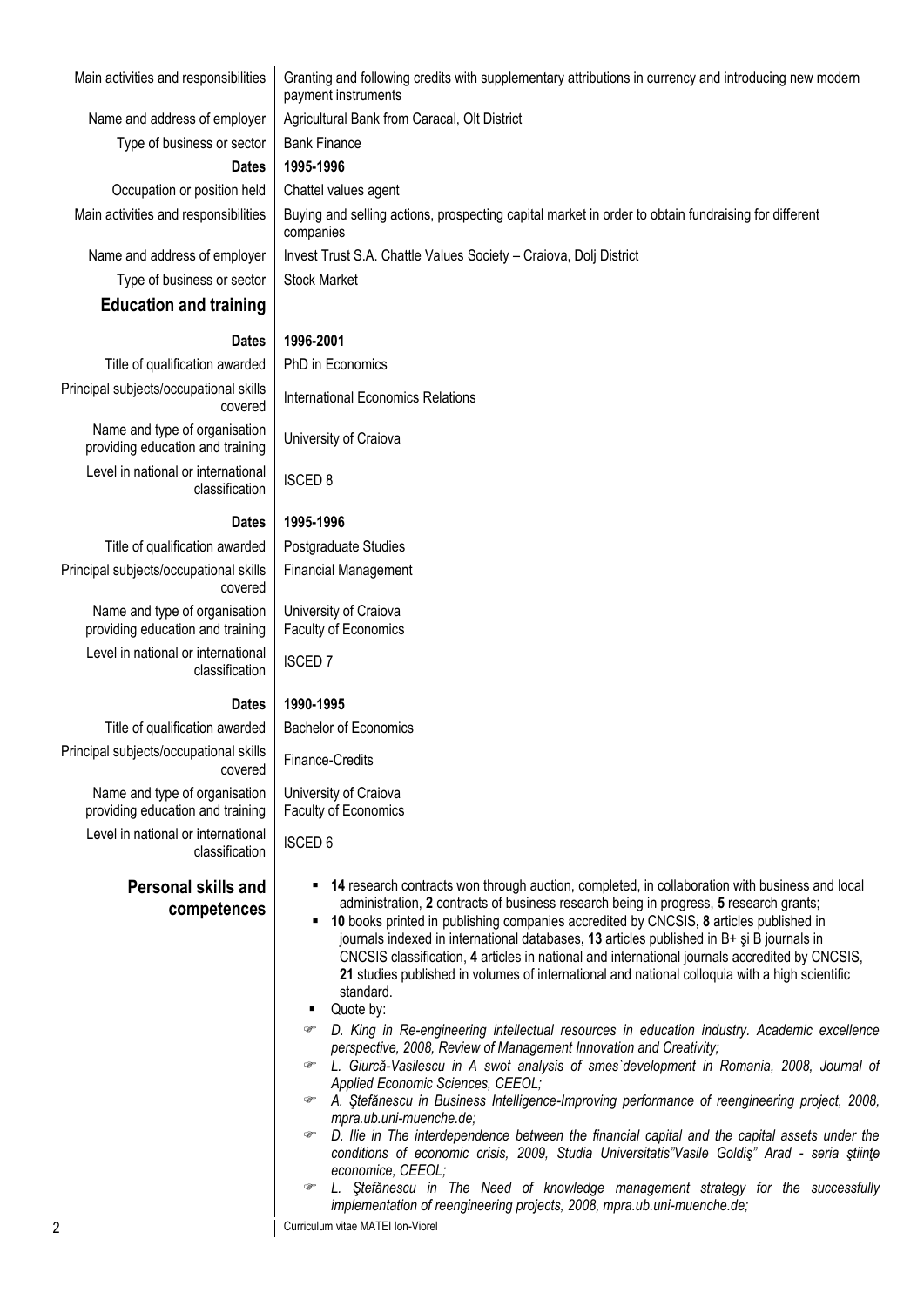- *C. Bogdănoiu in Activity based cost from the perspectiveof competitive advantage, 2009, Journal of Applied Economic Sciences, CEEOL;*
- *L.Ungureanu in Modelling inflation dynamics. A practical approach, 2009, Journal of Applied research in Finance, CEEOL ;*
- *F. Georgescu in The forecasting and diagnosis analysis of cash flows. The calculation and covering of the treasury balance, 2010, Journal of Applied Economic Sciences, CEEOL;*
- <sup> $\bullet$ </sup> George Ciobanu in the book World Economy, Universitaria, ISBN 978-606-510-075-6;
- *G. Ciobanu, B. Dimulescu in the book în cartea European Union Trade Policy, Universitaria, ISBN 978 -973 -742 -952 - 0 ;*
- Scientific Reader for:
- *Finance of Companies by Cocoşilă Mihaela, editura Aius, ISBN 978 -973 -1780 -38 -2;*
- *Local Finance by Antonescu Mihai, editura Sitech, ISBN 973 -746 -252 -1, 978 -973 -746 -252 -7;*
- *Local Finance, theory and practice, second edition, by Antonescu Mihai, editura Sitech, ISBN 973 -746 -252 -1, 978 -973 -746 -252 -7;*
- *Public Finances, theory and practice, by Antonescu Mihai, editura Sitech, ISBN 973 -746 -259 -9, 978 -973 -746 -259 -6;*
- . Dean of Faculty of Finance and Accounting Management - Craiova[, www.spiruharet.ro](http://www.spiruharet.ro/);
- **EXECO FIGO THE INTE IS COMMISS AND FINAL ADMOGRATE CONTACT CONTACT FINAL S** Chairman of Commission for admission to Faculty of Finance and Accounting Management -Craiova, 2003 -2012;
- Chairman and member of committee to fill teaching positions;
- Coordinator of master's program Accounting and economic policies in the context of Romania's integration in the European Union;
- Chairman of Commission for bachelor examination of Faculty of Finance and Accounting Management - Craiova, 2004 -2012;
- Member of Commission for bachelor examination of Faculty of Finance and Accounting Râmnicu Vâlcea, 2003 -2005;
- Chairman of Commission for admission to master's program of Faculty of Finance and Accounting Management - Craiova, 2006 -2012;
- **EXECO FIGUREY COMMISS** FOR MASTER EXTIGNALLY OF FINANCE and Accounting Management -Craiova, 2007 -2012;
- Chairman of Commission for autoevaluation in order to authorize the study program International Business;
- Chairman of Commission for autoevaluation in order to authorize the master program Internal audit in the public and private system;
- Chairman of Commission for autoevaluation in order to authorize the study program Banks and Finance;
- Chairman of Commission for autoevaluation in order to authorize the study program Accounting and Management Information Systems;
- Chairman of Commission for autoevaluation in order to authorize the master program Financial Management Accounting of Companies in the Context of European Integration;
- Chairman of Commission for autoevaluation in order to authorize the master program Accounting and Economic Policies in the Context of Romanian Integration in European Union;
- **EXECT** Accredited Assessor by ARACIS, 2006 present[, www.aracis.ro/comisiile\\_ro;](http://www.aracis.ro/comisiile_ro)
	- Member of AGER General Association of Economists from Romania;
- Chartered Accountant, member of CECCAR Group of Expert Accountants and Chartered Accountants in Romania;
- **-** Deputy Director CESMAA European Centre of Managerial Studies in Business Administration, [www.spiruharet/cercetare.ro;](http://www.spiruharet/cercetare.ro)
- Member of Editorial Advisory Board Journal of Applied Economic Sciences [www.jaes.reprograph.ro;](http://jaes.reprograph.ro/)
- **EXECT Member of Editorial Advisory Board Annals of Spiru Haret University, Economics Series, 2008,** 2009;
- **Executive Manager Journal of Applied Research in Finance [www.jarf.reprograph.ro;](http://www.jarf.reprograph.ro/)**
- General Chair The 1st International Conference on Innovation and Growth of the Economic Competitiveness, 1-2 november 2007, www.conference 2007.uv.ro;
- General Chair The 2nd Conference International on Business and Information Technologies. New Approaches., 24-25 octombrie 2008, [www.conference2008.uv.ro;](http://www.conference2008.uv.ro/)
- General Chair The 3rd International Conference on Further Challenges for a Competitive Management, 23-24 october 2009, [http://cesmaa.uv.ro/conferences.php;](http://cesmaa.uv.ro/conferences.php)
- General Chair The 4rd International Conference "The World`s Economy in the Times of Global Crisis", 5-6 november 2010[, http://cesmaa.uv.ro/conferences.php;](http://cesmaa.uv.ro/conferences.php)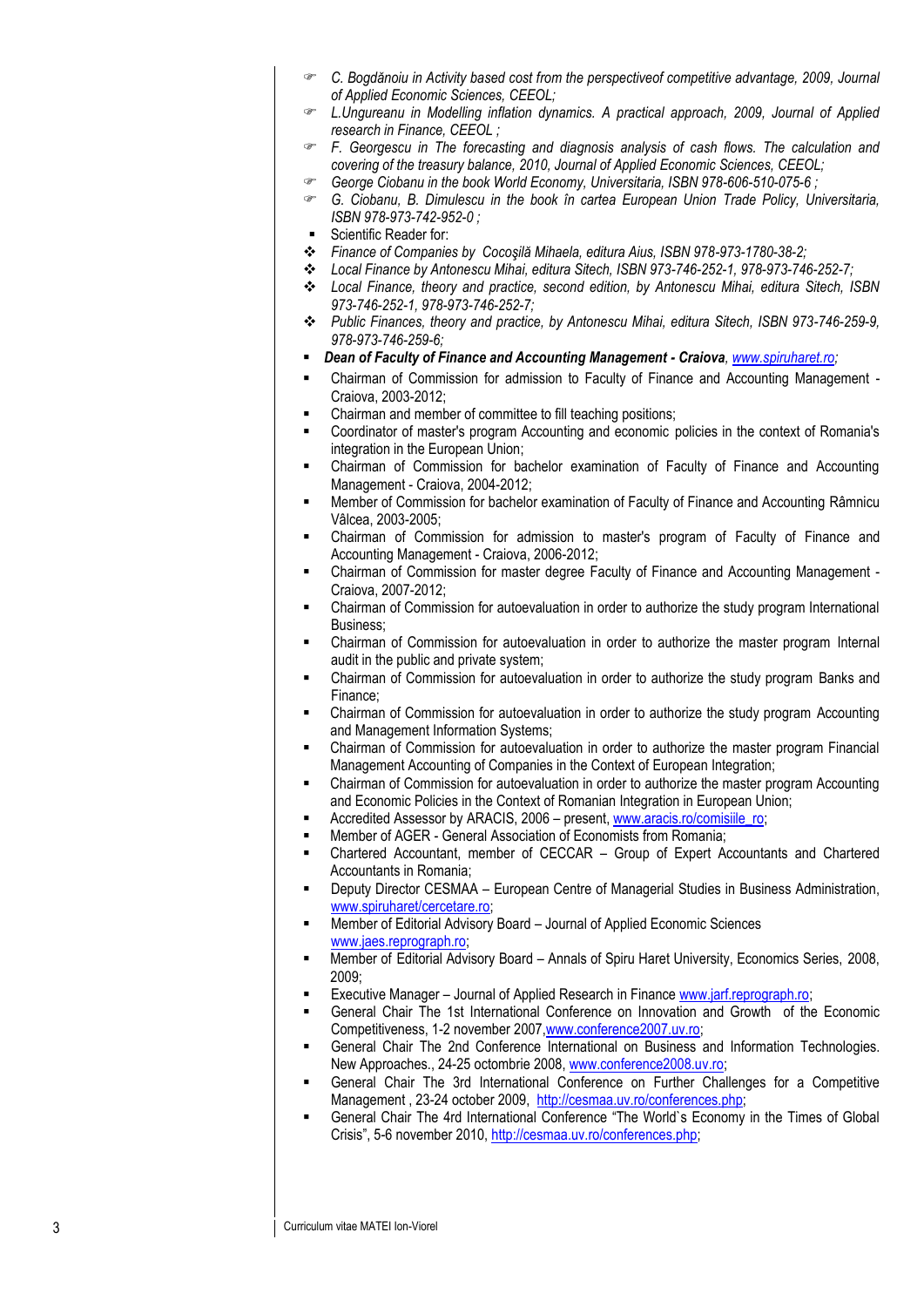| Mother tongue(s)                         | Romanian                                                                                                                                                                                                                                                                                                                                                                                                                                                                                  |                                         |                |                                         |                |                                                                                                                                 |                |                                                                                                     |                  |                        |
|------------------------------------------|-------------------------------------------------------------------------------------------------------------------------------------------------------------------------------------------------------------------------------------------------------------------------------------------------------------------------------------------------------------------------------------------------------------------------------------------------------------------------------------------|-----------------------------------------|----------------|-----------------------------------------|----------------|---------------------------------------------------------------------------------------------------------------------------------|----------------|-----------------------------------------------------------------------------------------------------|------------------|------------------------|
| Other language(s)                        |                                                                                                                                                                                                                                                                                                                                                                                                                                                                                           |                                         |                |                                         |                |                                                                                                                                 |                |                                                                                                     |                  |                        |
| Self-assessment                          | <b>Speaking</b><br>Understanding                                                                                                                                                                                                                                                                                                                                                                                                                                                          |                                         | Writing        |                                         |                |                                                                                                                                 |                |                                                                                                     |                  |                        |
| European level (*)                       |                                                                                                                                                                                                                                                                                                                                                                                                                                                                                           | Listening                               |                | Reading                                 |                | Spoken interaction                                                                                                              |                | Spoken production                                                                                   | Exprimare scrisă |                        |
| English                                  | C <sub>1</sub>                                                                                                                                                                                                                                                                                                                                                                                                                                                                            | Effective<br>Operational<br>Proficiency | C <sub>1</sub> | Effective<br>Operational<br>Proficiency | B <sub>2</sub> | Independent<br>Speaker                                                                                                          | B <sub>2</sub> | Independent<br>Speaker                                                                              | B <sub>2</sub>   | Independent<br>Speaker |
| French                                   | B <sub>2</sub>                                                                                                                                                                                                                                                                                                                                                                                                                                                                            | Independent<br>Speaker                  | B <sub>2</sub> | Independent<br>Speaker                  | A1             | <b>Basic Speaker</b>                                                                                                            | A1             | <b>Basic Speaker</b>                                                                                | A1               | <b>Basic Speaker</b>   |
|                                          |                                                                                                                                                                                                                                                                                                                                                                                                                                                                                           |                                         |                |                                         |                | (*) Nivelul Cadrului European Comun de Referință Pentru Limbi Străine                                                           |                |                                                                                                     |                  |                        |
|                                          | Teamwork skills: I have experience as a result of team work coordination and guidance to all activities of<br>the faculty, I successfully managed responsibly and assumed management activities and research projects<br>Social skills<br>in which faculty was involved, firming, authority, transparency and impartiality with my colleagues.                                                                                                                                            |                                         |                |                                         |                |                                                                                                                                 |                |                                                                                                     |                  |                        |
| Competences                              | International Economic Relations, Capital Markets and stock exchanges, Financial Management, Business<br>Management.                                                                                                                                                                                                                                                                                                                                                                      |                                         |                |                                         |                |                                                                                                                                 |                |                                                                                                     |                  |                        |
| Organisational skills and<br>competences | I have experience in management activities, guidance and control and research as a result of<br>experience gained in the position of dean, dean and president of the admissions committee, license<br>dissertation in Faculty of Finance and Accounting Management - Craiova, but also as a member of<br>other committees in higher education. Teams coordinator on the implementation of authorization<br>dossiers and accreditation of some bachelor and master program of our faculty. |                                         |                |                                         |                |                                                                                                                                 |                |                                                                                                     |                  |                        |
| Computer skills and competences          |                                                                                                                                                                                                                                                                                                                                                                                                                                                                                           | teaching and evaluation.                |                |                                         |                |                                                                                                                                 |                | Windows XP, MS Office (Word, Excel, Publisher, Power Point), usisng Blackboard eLearning system for |                  |                        |
| Other skills and competences             | - Reviewer in double peer-reviewing system for economic scientific journals and international<br>conferences;<br>Organizer of international conferences and workshops.<br>- Editor and Co-Editor for economic scientific journals and publications.                                                                                                                                                                                                                                       |                                         |                |                                         |                |                                                                                                                                 |                |                                                                                                     |                  |                        |
| Driving licence                          | <b>B</b> Category                                                                                                                                                                                                                                                                                                                                                                                                                                                                         |                                         |                |                                         |                |                                                                                                                                 |                |                                                                                                     |                  |                        |
| Additional Information                   | <b>DINGA, Ene</b>                                                                                                                                                                                                                                                                                                                                                                                                                                                                         |                                         |                |                                         |                |                                                                                                                                 |                |                                                                                                     |                  |                        |
|                                          |                                                                                                                                                                                                                                                                                                                                                                                                                                                                                           | Academy                                 |                |                                         |                | Deputy General Manager of Romanian Banking Institute;<br>Professor, Faculty of Financial Management, Romanian Banking Institute |                | Senior Researcher 1, "Victor Slăvescu" Financial and Monetary Research Centre, Romanian             |                  |                        |
|                                          |                                                                                                                                                                                                                                                                                                                                                                                                                                                                                           | E-mail: emildinga2004@yahoo.com;        |                |                                         |                |                                                                                                                                 |                |                                                                                                     |                  |                        |
| Annexes                                  | 1.                                                                                                                                                                                                                                                                                                                                                                                                                                                                                        | List of Scientific Works                |                |                                         |                |                                                                                                                                 |                |                                                                                                     |                  |                        |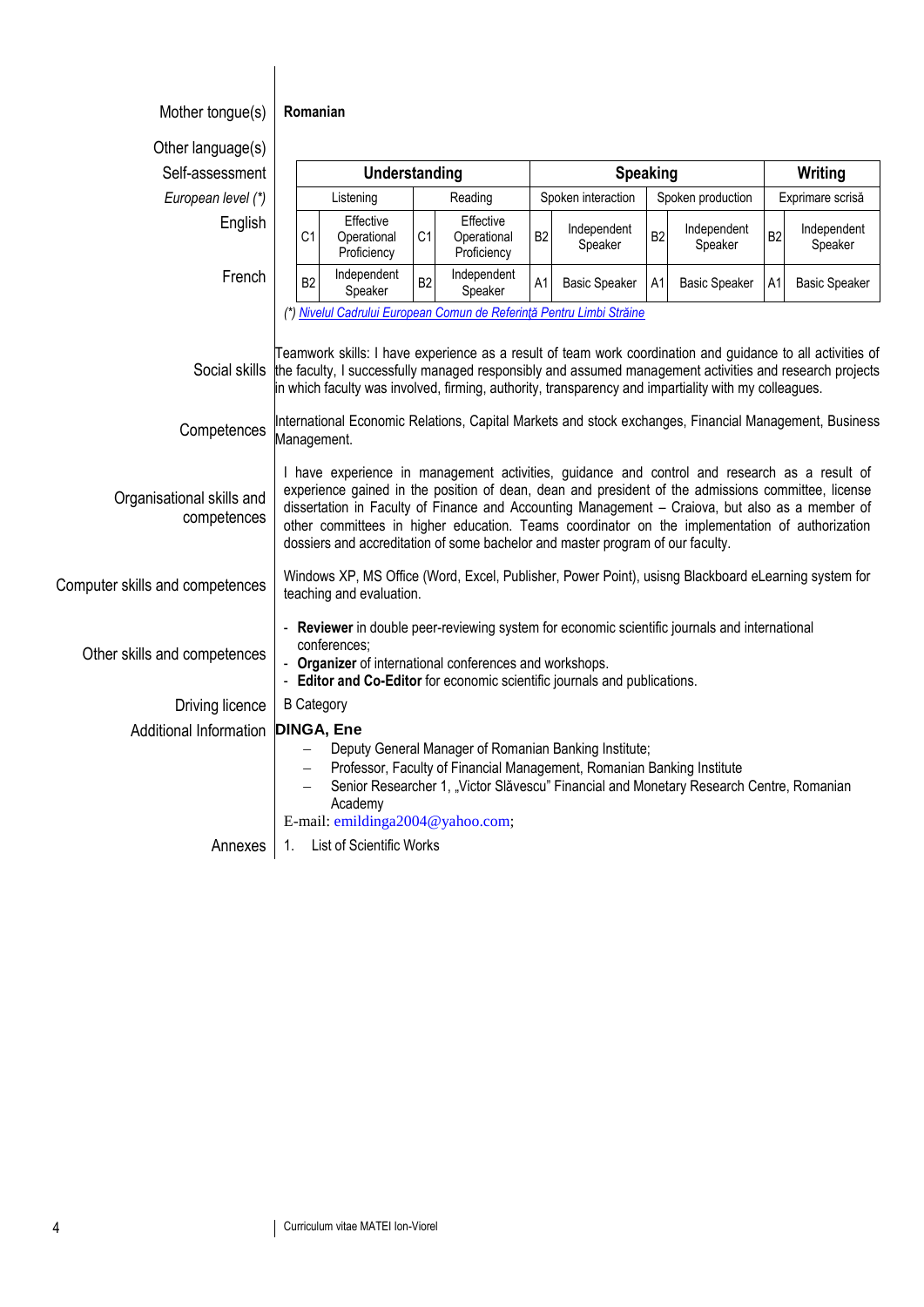## **LIST OF SCIENTIFIC WORKS**

## **Associate Professor MATEI Ion-Viorel, Ph.D.**

## *a) Ph.D. Thesis*

| Nr.<br>crt. | <b>Title</b>                                                         | <b>Publishing House</b> | Year | Locality | <b>Authors</b>      | <b>ISBN</b>   | No. of<br>Pgs. |
|-------------|----------------------------------------------------------------------|-------------------------|------|----------|---------------------|---------------|----------------|
|             | INTEGRAREA EUROPEANA SI ADERAREA<br>ROMÂNIEI LA STRUCTURILE EUROPENE | Universitaria           | 2001 | Craiova  | <b>Viorel MATEI</b> | 973-8043-28-8 | 432            |

## *b) Books published in publishing houses acknowledged by C.N.C.S.I.S.*

| Nr. crt. | <b>Title</b>                                                                                             | <b>Publishing House</b>          | Year | Locality             | <b>Authors</b>                                                                     | <b>ISBN</b>        | No. of<br>Pgs. |
|----------|----------------------------------------------------------------------------------------------------------|----------------------------------|------|----------------------|------------------------------------------------------------------------------------|--------------------|----------------|
|          | Tranzacții bursiere și burse de valori                                                                   | Universitaria                    | 2005 | Craiova              | Stefan Bratu<br><b>Viorel MATEI</b><br>Sorin Tudor                                 | 973-742-108-6      | 216            |
| 2.       | Instituții financiar bancare internaționale                                                              | Universitaria                    | 2006 | Craiova              | <b>Viorel MATEI</b>                                                                | 973-742-178-7      | 243            |
| 3.       | Gestiunea financiară a întreprinderii                                                                    | Universitaria                    | 2006 | Craiova              | <b>Viorel MATEI</b>                                                                | 973-742-177-9      | 250            |
| 4.       | Modalități, tehnici și instrumente de plată                                                              | Universitaria                    | 2006 | Craiova              | <b>Viorel MATEI</b>                                                                | 973-742-180-9      | 194            |
| 5.       | Piața de capital și burse de valori,<br>Ghid de inițiere, ediție bilingvă (română și<br> engleză)        | Universitaria                    | 2006 | Craiova              | <b>Viorel MATEI</b>                                                                | 1973-742-179-5     | 263            |
| 6.       | Teste grilă pentru examenul de licență                                                                   | "România de<br>Mâine" Foundation | 2006 | <b>Bucharest</b>     | Zenovic Gherasim(coordonator)<br><b>Viorel MATEI - colectiv</b>                    | 973-725-477-5      | 183            |
|          | The Reengineering - A New Direction of<br><b>Contemporary Management</b>                                 | <b>IUK Institut</b>              | 2008 | Dortmund,<br>Germany | Laura Stefanescu, Laura Ungureanu and Ion 978-3924-100-37-3<br><b>Viorel MATEI</b> |                    | 320            |
| 8.       | Ghid practic-Misiune de audit intern privind<br>managementul resurselor umane                            | Sitech                           | 2010 | Craiova              | Ghiță Marcel, Viorel MATEI și colectiv                                             | 978-606-11-0550-2  | 256            |
| 9.       | Relații valutar financiare internationale - ediția<br>a II-a                                             | "România de<br>Mâine" Foundation | 2010 | <b>Bucharest</b>     | <b>Viorel MATEI</b>                                                                | 1978-973-163-581-1 | 312            |
| 10.      | Piete internaționale de capital și burse de<br>Ivalori                                                   | Universitaria                    | 2010 | Craiova              | Constantinescu Mădălina, Viorel MATEI                                              | 978-606-14-0002-7  | 350            |
| 11.      | Ghid practic-Misiune de audit intern privind<br>managementul resurselor umane editia a II-a<br>revizuita | Sitech                           | 2011 | Craiova              | Ghiță Emil coord.<br>Viorel MATEI și colectiv                                      | 978-606-11-0912-8  | 261            |
|          | Competente antreprenoriale                                                                               | Sitech                           | 2012 | Craiova              | <b>Viorel MATEI</b>                                                                | 978-606-112329-2   | 89             |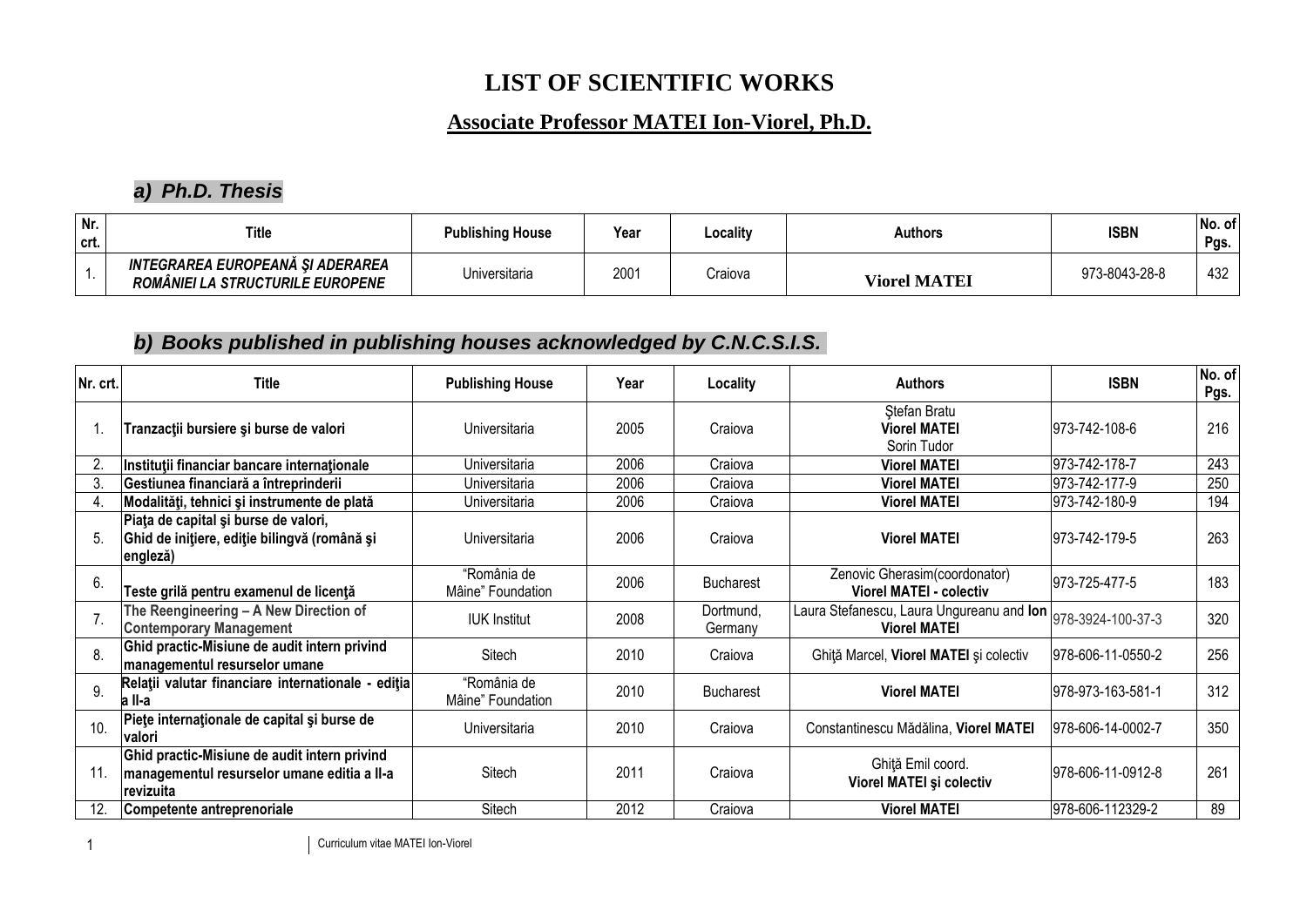# *c) Studies and Articles published in:*

| Journals indexed in international databases |                                                                                                                                      |                                                                           |                                                     |             |                                                         |  |  |
|---------------------------------------------|--------------------------------------------------------------------------------------------------------------------------------------|---------------------------------------------------------------------------|-----------------------------------------------------|-------------|---------------------------------------------------------|--|--|
| <b>Nr</b><br>crt                            | <b>Title</b>                                                                                                                         | <b>Published in</b>                                                       | <b>Authors</b>                                      | <b>ISSN</b> | Database containing journal<br>index                    |  |  |
|                                             | Modelarea matematică - metodă de simplificare a<br>complexității sistemelor de producție                                             | "Economie<br>teoretică și<br>aplicată"<br>Journal,<br>nr.462/2005         | <b>Viorel MATEI</b><br>Laura Ungureanu              | 1841-8678   | RePEc<br><b>DOAJ</b>                                    |  |  |
| 2.                                          | The implication of the commercial transactions through<br>settling up in the conditions of international economical<br>globalization | Journal of Applied Economic Sciences, Vol.I,<br>2006                      | <b>Viorel MATEI</b>                                 | 1843-6110   | RePEc<br>CEEOL<br><b>EBSCO</b>                          |  |  |
| 3.                                          | Nonlinear problems in economic development                                                                                           | Journal of Applied Economic Sciences, Vol.II,<br>2007                     | Laura Ungureanu<br><b>Viorel MATEI</b>              | 1843-6110   | RePEc<br>CEEOL<br><b>EBSCO</b>                          |  |  |
| 4.                                          | Reengineering as Efficient Solution to Redesign<br><b>Activities and Processes of an Entreprise</b>                                  | Journal of Applied Economic Sciences, Vol.III,<br>Issue 2(4) 2008         | L. Ștefănescu<br>L.Ungureanu<br><b>Viorel MATEI</b> | 1843-6110   | RePEc<br>CEEOL<br><b>EBSCO</b>                          |  |  |
| 5.                                          | Advances in decision analysis. Efficient methods in<br>finance                                                                       | Journal of Applied Economic Sciences, Vol.III,<br>Issue 4(6) 2008         | Laura Ungureanu<br><b>Viorel MATEI</b>              | 1843-6110   | RePEc<br>CEEOL<br><b>EBSCO</b>                          |  |  |
| 6.                                          | The impact of the economic variables over the public<br>financial balance in Romania                                                 | Oltenia Archives, nr. 23/2009,<br><b>Editura Academiei</b>                | <b>Viorel MATEI</b><br>Laura Ungureanu              | 1222-4766   | European Index Reference for<br><b>Humanities AERES</b> |  |  |
| 7 <sub>1</sub>                              | Modeling Inflation Dynamics. A practical approach                                                                                    | Journal of Applied Research in Finance,<br>vol.1(2), 2009                 | Laura Ungureanu<br><b>Viorel MATEI</b>              | 2066-5482   | CEEOL,<br>IndexCopernicus, EBSCO                        |  |  |
| 8.                                          | When the U.S. sneezes Romania is very ill. Economic<br>crisis in Romania                                                             | Journal of Applied Research in Finance, vol.II,<br>Issue2(4), Winter 2010 | <b>Viorel MATEI</b><br>Laura Ungureanu              | 2066-5482   | CEEOL.<br>IndexCopernicus, EBSCO                        |  |  |

 $\mathsf{r}$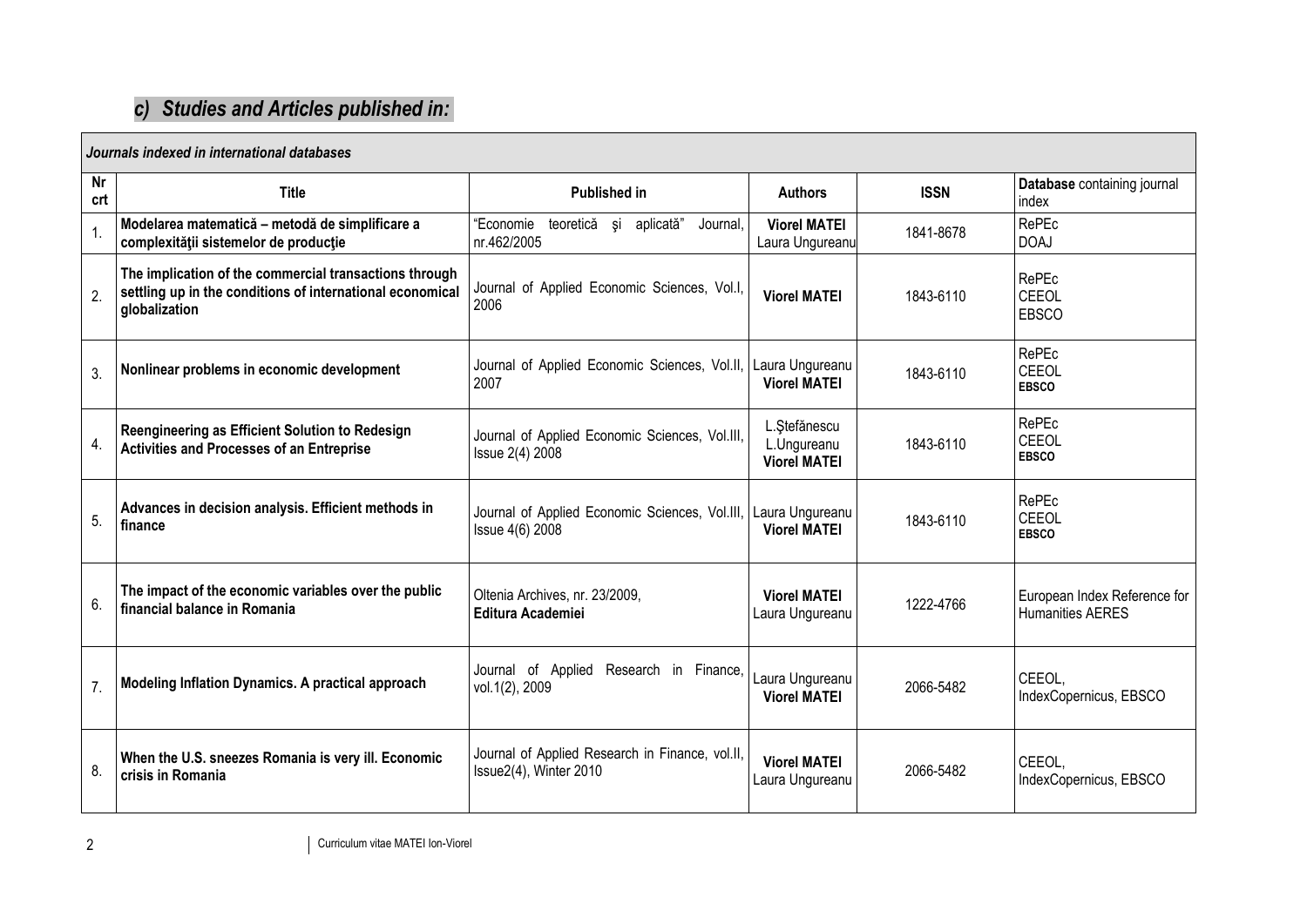| Journals acknowledged by CNCSIS (National Council of Research in Higher Education) |                                                                                                                                               |                                                                                     |                                                             |             |                                                |  |  |  |
|------------------------------------------------------------------------------------|-----------------------------------------------------------------------------------------------------------------------------------------------|-------------------------------------------------------------------------------------|-------------------------------------------------------------|-------------|------------------------------------------------|--|--|--|
| <b>Nr</b><br>crt                                                                   | <b>Title</b>                                                                                                                                  | <b>Published in</b>                                                                 | <b>Authors</b>                                              | <b>ISSN</b> | <b>Database</b><br>containing<br>iournal index |  |  |  |
| 9.                                                                                 | Romania's Economic Growth in the current<br><b>International Context</b>                                                                      | The Annals of Spiru Haret University,<br>Economics Series, Vol. 2(11) Issue 3, 2011 | <b>Viorel MATEI</b><br>Laura Ungureanu                      | 2068-6900   | $B+$                                           |  |  |  |
| 10.                                                                                | Economic efficiency by dynamic models. The evolution<br>of the firm's capital                                                                 | The Annals of the University of Craiova,<br>Economics Series, 2010                  | George Ciobanu<br>Laura Ungureanu<br><b>Viorel MATEI</b>    | 1223-365X   | $B+$                                           |  |  |  |
| 11.                                                                                | Advansis in economic prognosis. Case study: the<br>evolution of the capital of the firm                                                       | The Annals of Spiru Haret University,<br>Economics Series, Vol. 1(10) Issue 3, 2010 | Popescu Ion<br>Laura Ungureanu<br><b>Viorel MATEI</b>       | 2068-6900   | $B+$                                           |  |  |  |
| 12.                                                                                | Can we prevent the crises in emergent states?                                                                                                 | The Annals of Spiru Haret University of Bucharest,<br>Economics Series, 2008        | <b>Viorel MATEI</b><br>Laura Ungureanu                      | 1582-8336   | B                                              |  |  |  |
| 13.                                                                                | Using the modern technique in economic forecast                                                                                               | The Annals of Spiru Haret University of Bucharest,<br>Economics Series, 2008        | Laura Ungureanu<br><b>Viorel MATEI</b>                      | 1582-8336   | B                                              |  |  |  |
| 14.                                                                                | International technology transfer                                                                                                             | The Annals of Spiru Haret University of Bucharest,<br>Economics Series, 2008        | <b>Viorel MATEI</b>                                         | 1582-8336   | B                                              |  |  |  |
| 15.                                                                                | Romania and European Union - romanian connections<br>with european values at the cultural, philosophical and<br>religious levels              | Oltenia Archives, no. 22/2008,<br><b>Editura Academiei</b>                          | <b>Viorel MATEI</b>                                         | 1222-4766   | B+                                             |  |  |  |
| 16.                                                                                | Dynamical modelling - an interdisciplinary approach of<br>the economic reality                                                                | The Annals of the University of Craiova,<br>Economics Series, 2008                  | Laura Ungureanu<br><b>Viorel MATEI</b>                      | 1223-365X   | B+                                             |  |  |  |
| 17.                                                                                | Interconexions between the development levels of the<br>officiate countries and the direct foreign investements<br>impact                     | The Annals of the University of Craiova,<br>Economics Series, 2008                  | Lavinia Netoiu<br><b>Viorel MATEI</b><br><b>Titu Netoiu</b> | 1223-365X   | $B+$                                           |  |  |  |
| 18.                                                                                | O radiografie a unei crize sau învățămintele unei crize<br>pentru viitor                                                                      | Economics Studies scientific journal,<br>no. 1-2/2007, Chisinău                     | <b>Viorel MATEI</b>                                         | 1857-226X   | B                                              |  |  |  |
| 19.                                                                                | Analiza riscului de țară în fața crizelor de piață - o<br>provocare a globalizării economiei mondiale                                         | The Annals of Spiru Haret University of Bucharest,<br>Economics Series, 2005        | <b>Viorel MATEI</b>                                         | 1582-8336   | $\mathsf B$                                    |  |  |  |
| 20.                                                                                | Acquis-ul comunitar privind textilele și îmbrăcămintea<br>aspecte generale                                                                    | Analele Universității Spiru Haret București, seria<br>economie, 2005                | <b>Viorel MATEI</b>                                         | 1582-8336   | B                                              |  |  |  |
| 21.                                                                                | Dezvoltarea economică și noile servicii                                                                                                       | Analele Universității Spiru Haret București, seria<br>economie, 2005                | <b>Viorel MATEI</b><br>Florin Lascu                         | 1582-8336   | $\mathsf B$                                    |  |  |  |
| 22.                                                                                | Analiza<br>sistemului<br>informational<br>etapă<br>ca<br>premergătoare informatizării<br>integrate la<br>nivelul<br><b>CECCAR din România</b> | Analele Universității Spiru Haret București, seria<br>economie, 2005                | Florin Lascu<br><b>Viorel MATEI</b>                         | 1582-8336   | B                                              |  |  |  |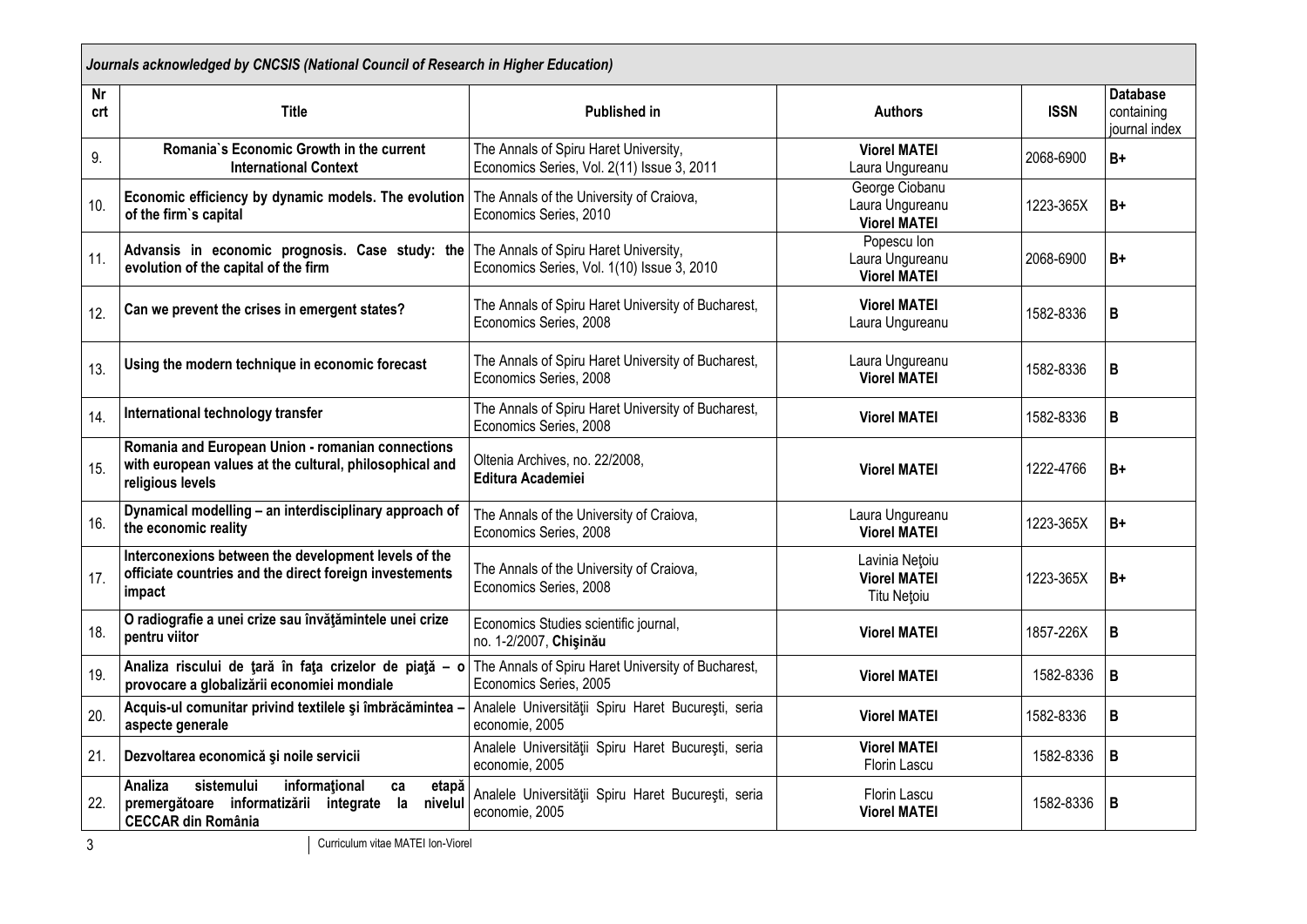| National and international specialty journals acknowledged by CNCSIS |                                                                                                               |                                                                                                                            |                                     |             |  |  |  |  |
|----------------------------------------------------------------------|---------------------------------------------------------------------------------------------------------------|----------------------------------------------------------------------------------------------------------------------------|-------------------------------------|-------------|--|--|--|--|
| Nr<br>crt                                                            | Title                                                                                                         | <b>Published in</b>                                                                                                        | <b>Authors</b>                      | <b>ISSN</b> |  |  |  |  |
| 23.                                                                  | Implicațiile tehnologiilor informaționale în activitatea<br>decizională - cu aplicabilitate la nivelul CECCAR | Revista Contabilitatea, expertiza și auditul afacerilor, nr. 6,<br>iunie 2005                                              | Florin Lascu<br><b>Viorel MATEI</b> | 1454-9263   |  |  |  |  |
| 24                                                                   | Riscul de tară și crizele de piață                                                                            | Revista Tribuna Economică, nr. 9/2006                                                                                      | <b>Viorel MATEI</b>                 | 1018-0451   |  |  |  |  |
| 25                                                                   | Regional integration vs. Global integration                                                                   | Revue des Sciences Politiques, nr.16, 2007                                                                                 | Cezar Avram<br><b>Viorel MATEI</b>  | 1584-224x   |  |  |  |  |
| 26                                                                   | Economical thinking a link between Romania and<br>European Union at the economical level                      | Academia Română, Institutul de cercetări socio-umane "C.S. Nicolăescu-Plopsor"<br>Craiova, Anuarul Institutului nr. 8/2008 | <b>Viorel MATEI</b>                 | 1841-0898   |  |  |  |  |
| 27.                                                                  | Cercetare stiintifica intre excelenta si daruire                                                              | Opinia Nationala                                                                                                           | <b>Viorel MATEI</b><br>Dragos ILIE  |             |  |  |  |  |

# *d) Studies published in:*

| Nr.<br>crt.    | <b>Title</b>                                                                                                          | <b>Published in</b>                                              | Organizer                                                                                                                                                                    | <b>Authors</b>                         | <b>Publishing House/ISBN or ISSN</b>            |  |  |  |  |
|----------------|-----------------------------------------------------------------------------------------------------------------------|------------------------------------------------------------------|------------------------------------------------------------------------------------------------------------------------------------------------------------------------------|----------------------------------------|-------------------------------------------------|--|--|--|--|
|                | Volumes of international scientific manifestations                                                                    |                                                                  |                                                                                                                                                                              |                                        |                                                 |  |  |  |  |
|                | Conceptul de integrare: între globalizare și<br>regionalizare                                                         | Volumul "One Step to Integration:<br>Opportunities and Threates" | Universitatea din Craiova<br>Drobeta<br>Turnul<br>Centrul<br>universitar<br>Severin, Conferinta "La<br>de<br>pas<br>un<br>integrare: oportunități și<br>amenințări",<br>2006 | <b>Viorel MATEI</b>                    | Universitaria Publishing House<br>973-742-371-2 |  |  |  |  |
| $\overline{2}$ | Piețele la termen pentru dobânzi și protecția<br>contra riscului de dobândă                                           | Volumul "One Step to Integration:<br>Opportunities and Threates" | Universitatea din Craiova<br>Turnul<br>Drobeta<br>Centrul<br>universitar<br>Severin, Conferinta "La<br>de<br>pas<br>un<br>integrare: oportunități și<br>amenintări",<br>2006 | <b>Viorel MATEI</b>                    | Universitaria Publishing House<br>973-742-371-2 |  |  |  |  |
| 3 <sub>o</sub> | Modelarea dinamică - instrument de strategie Volumul "One Step to Integration :<br>in programul de aderare            | Opportunities and Threates"                                      | Universitatea din Craiova<br>Drobeta<br>Turnu<br>universitar<br>Centrul<br>Severin, Conferința "La<br>un pas del<br>lintegrare: oportunități și<br>amenintări",<br>2006      | Laura Ungureanu<br><b>Viorel MATEI</b> | Universitaria Publishing House<br>973-742-371-2 |  |  |  |  |
| $\overline{4}$ | The international transfer of tehnology and the Analele Universității Constantin Brâncuși, Tg.<br>durable development | l Jiu                                                            | Universitatea Constantin Brâncuși, Tg.<br>Jiu, Sesiunea de comunicări științifice<br>,Globalizare și identitate", 2006                                                       | <b>Viorel MATEI</b>                    | 1842-4856                                       |  |  |  |  |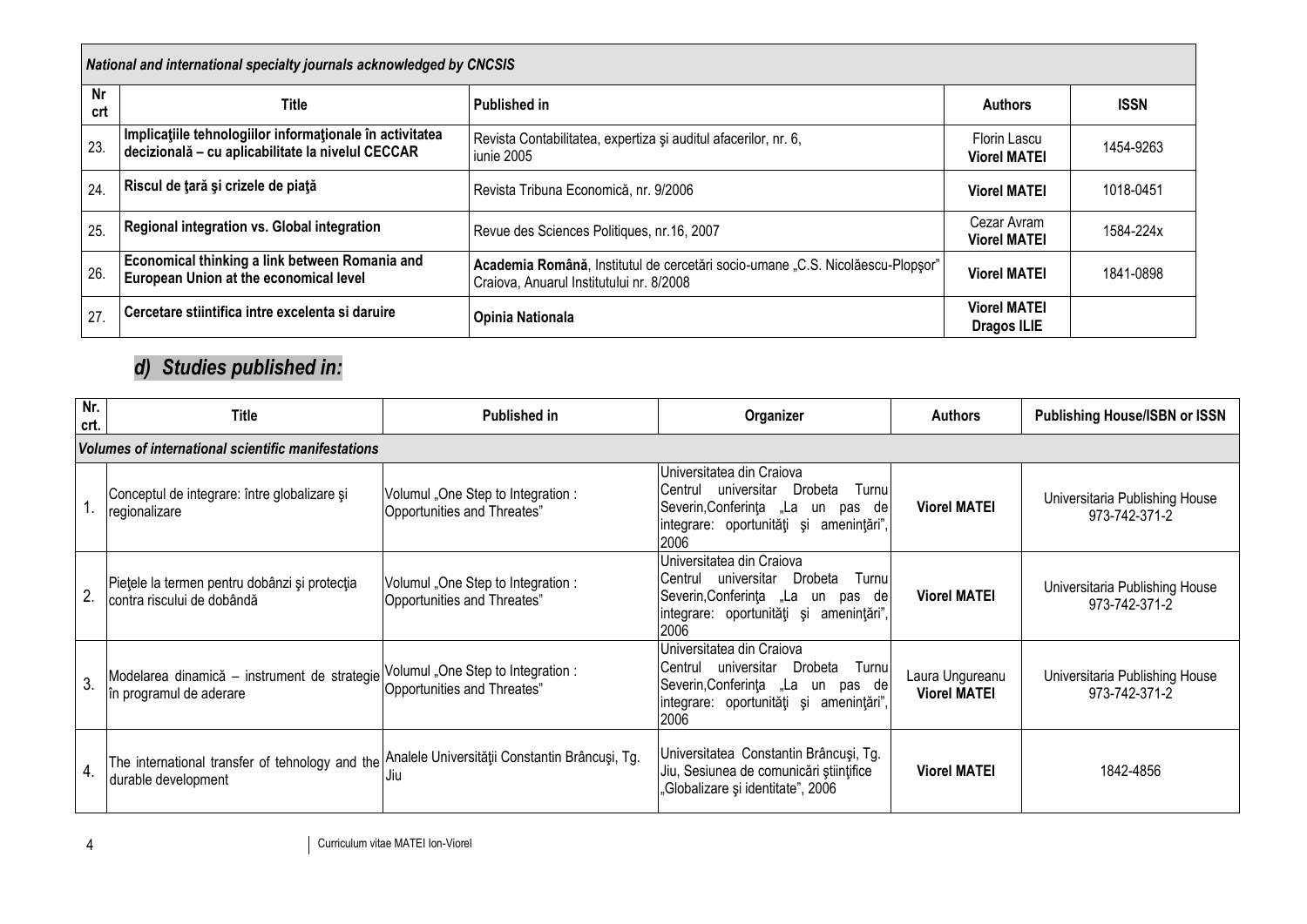| Nr.<br>crt. | <b>Title</b>                                                                                                                                                                                                 | <b>Published in</b>                                                                                                                                                         | Organizer                                                                                                                                                                      | <b>Authors</b>                                       | <b>Publishing House/ISBN or ISSN</b>                                                 |
|-------------|--------------------------------------------------------------------------------------------------------------------------------------------------------------------------------------------------------------|-----------------------------------------------------------------------------------------------------------------------------------------------------------------------------|--------------------------------------------------------------------------------------------------------------------------------------------------------------------------------|------------------------------------------------------|--------------------------------------------------------------------------------------|
| 5.          | The science of complexity in economics                                                                                                                                                                       | Analele Universității Ovidius Constanța, seria<br>Stiinte Economice                                                                                                         | Universitatea Ovidius Constanta<br>Facultatea de Stiințe Economice,<br>Conferință internațională, 2006                                                                         | <b>Viorel MATEI</b><br>Laura Ungureanu               | Universitaria Publishing House<br>978-973-742-466-2,<br>978-973-742-586-7            |
| 6.          | Reengineering as Efficient Solution to Redesign Proceeding of the Remote Engineering Virtual<br>Activities and Processes of an Entreprise                                                                    | Instrumentation                                                                                                                                                             | On line Engineering Society, University<br>Maribor, 28-30 June 2006, Maribor-<br>Slovenia                                                                                      | L.Stefănescu<br>L.Ungureanu Viorel<br><b>MATEI</b>   | 3-89958-163-9                                                                        |
|             | Nonlinear problems in economic development                                                                                                                                                                   | Volumul "Innovation and Growth of the<br>Economic Competitiveness"                                                                                                          | Facultatea de Management Financiar<br>Contabil, Craiova, The 1st International<br>Conference on Innovation and Growth<br>of the Economic Competitiveness, 1-2<br>november 2007 | Laura Ungureanu<br><b>Viorel MATEI</b>               | 1843-6110                                                                            |
| 8.          | modeling-an<br>Dynamical<br>approach of the economic reality                                                                                                                                                 | interdisciplinary Volumul Conferinței "Competitiveness and<br>Stability in the Knowledge-based Economy"                                                                     | Universitatea din Craiova, Facultatea de<br>Economie și Administrarea Afacerilor,<br>mai 2008                                                                                  | Laura Ungureanu<br><b>Viorel MATEI</b>               | Universitaria Publishing House<br>973-742-841-3                                      |
| 9.          | Interconexions between the development levels Volumul Conferintei "Competitiveness and<br>of the officiate countries and the direct foreign Stability in the Knowledge-based Economy"<br>investements impact |                                                                                                                                                                             | Universitatea din Craiova, Facultatea de<br>Economie și Administrarea Afacerilor,<br>mai 2008                                                                                  | Lavinia Netoiu<br><b>Viorel MATEI</b><br>Titu Netoiu | Universitaria Publishing House<br>973-742-841-3                                      |
| 10.         | countries by continuing learning?                                                                                                                                                                            | Effects of continuing learning on the labor<br>May be prevent the crises in the emergent market and organizations competitiveness, The<br>3rd International Symposium eCEL3 | Universitatea Spiru Haret, Facultatea de<br>Management Brasov, iunie 2008                                                                                                      | <b>Viorel MATEI</b>                                  | "România de Mâine" Foundation<br>Universitaria Publishing House<br>978-973-163-263-6 |
| 11.         | Advances in decision analysis-efficient methods Technologies. New Approaches, The 2nd<br>in finance                                                                                                          | Proceeding of the Bussiness and Information<br>International Conference                                                                                                     | Universitatea Spiru Haret, Facultatea de<br>Financiar<br>Management<br>Contabil<br>Craiova, octombrie 2008                                                                     | Laura Ungureanu<br><b>Viorel MATEI</b>               | Reprograph Publishing House<br>978-973-671-6                                         |
| 12.         | International companies impact through the International Scientific Conference -<br>growth of economy-an integral perspective                                                                                | ECOTREND 2008                                                                                                                                                               | Constantin Brâncuși University, Târgu<br>Jiu                                                                                                                                   | <b>Viorel MATEI</b>                                  | 978-973-144-205-1                                                                    |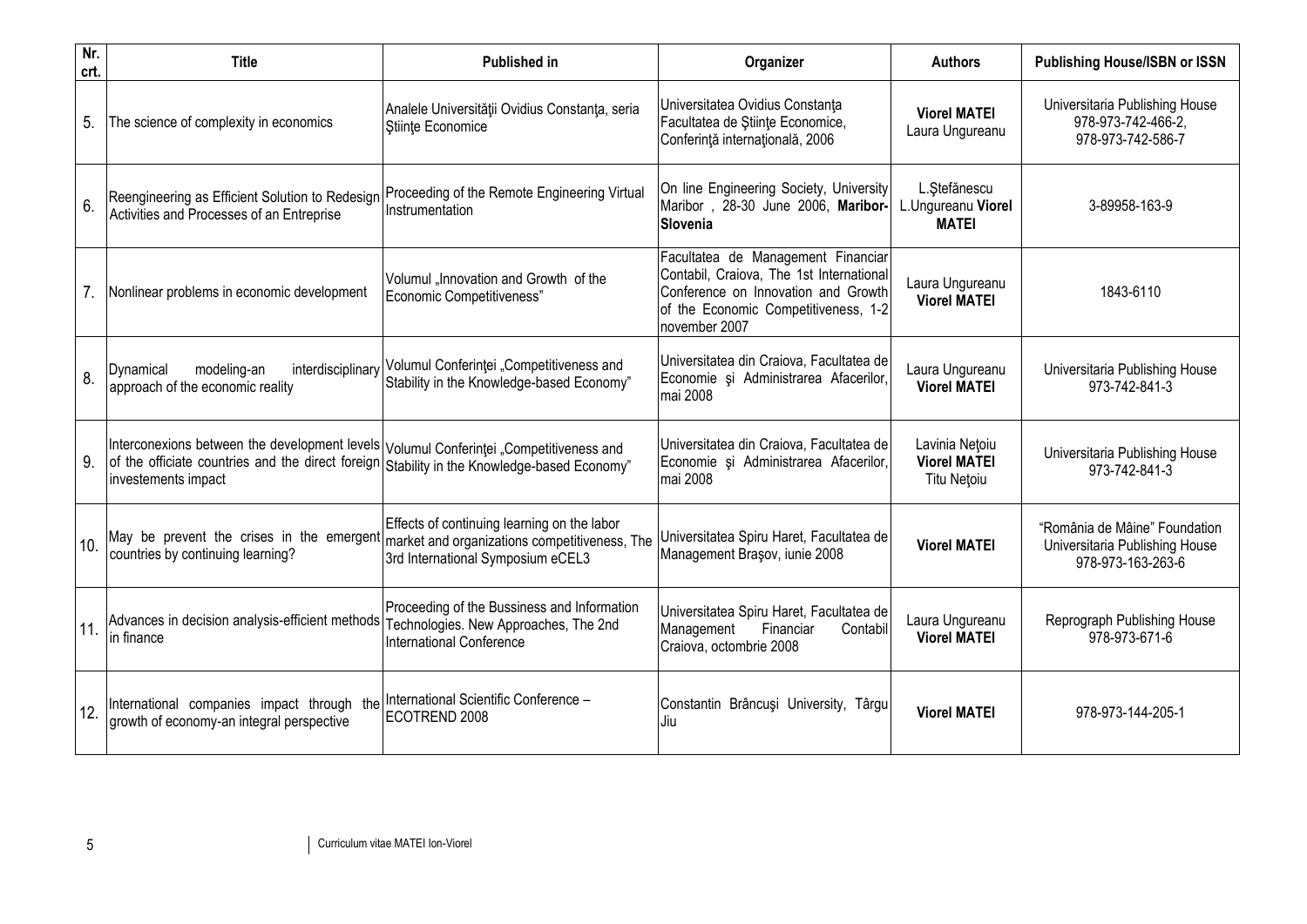| Nr.<br>crt. | <b>Title</b>                                                                                                                                          | <b>Published in</b>                                                                                                                                    | Organizer                                                                                                       | <b>Authors</b>                                                                 | <b>Publishing House/ISBN or ISSN</b>                     |
|-------------|-------------------------------------------------------------------------------------------------------------------------------------------------------|--------------------------------------------------------------------------------------------------------------------------------------------------------|-----------------------------------------------------------------------------------------------------------------|--------------------------------------------------------------------------------|----------------------------------------------------------|
| 13.         | Monetary policy and inflation dynamics                                                                                                                | The 3rd International Conference on Further<br>Challenges for a Competitive Management                                                                 | Universitatea Spiru Haret, Facultatea de<br>Management<br>Financiar<br>Contabil<br>Craiova, octombrie 2009      | Laura Ungureanu<br><b>Viorel MATEI</b>                                         | Reprograph Publishing House<br>978-973-671-242-5         |
| 14.         | Economic efficiency by dynamic models. The<br>evolution of the firm's capital                                                                         | Proceedings of the International Conference<br>"Competitiveness and Stability in the<br>Knowledge-based Economy"                                       | Universitatea din Craiova, Facultatea de<br>Economie și Administrarea Afacerilor,<br>mai 2010                   | George Ciobanu<br>Laura Ungureanu<br><b>Viorel MATEI</b>                       | Universitaria Publishing House<br>978-606-510-888-2      |
| 15.         | Bussines cycle in a model of economic<br>dynamics                                                                                                     | Proceedings of The 4th World Congress on the<br>advancement of scholarly research in science,<br>economics, law and culture, International<br>Congress | Advancement of Scholarly Research<br>Center, New York,<br>3-6 june 2010                                         | Laura Ungureanu<br>Laura Ștefănescu<br><b>Viorel MATEI</b>                     | <b>Addleton Academic Publishers</b><br>978-1-935494-08-9 |
| 16.         | When the U.S. sneezes Romania is very il<br>Economic crisis in Romania                                                                                | Proceedings of the 4th International<br>Conferencen on The world's economy in the<br>times of global crisis                                            | Universitatea Spiru Haret, Facultatea de<br>Management<br>Financiar<br>Contabil<br>Craiova,<br>5-6november 2010 | <b>Viorel MATEI</b><br>Laura Ungureanu                                         | Universitaria Publishing House<br>978-606-510-995-7      |
|             | 17. Forecasting patterns and economic crisis                                                                                                          | Proceedings of the 4th International<br>Conferencen on The world's economy in the<br>times of global crisis                                            | Universitatea Spiru Haret, Facultatea de<br>Management<br>Financiar<br>Contabil<br>Craiova,<br>5-6november 2010 | Laura Ungureanu<br><b>Viorel MATEI</b>                                         | Universitaria Publishing House<br>978-606-510-995-7      |
|             | <b>Volumes of national scientific manifestations</b>                                                                                                  |                                                                                                                                                        |                                                                                                                 |                                                                                |                                                          |
|             | Implicațiile adoptării de către România a acquis-<br>18. Jul comunitar în domeniul siderurgiei, în special<br>privind comertul cu produse siderurgice | Probleme teoretice și practice ale economiei și<br>învățământului într-o societate informatizată                                                       | Faculty of Accounting and Finance,<br>Râmnicu-Vâlcea, 2007                                                      | <b>Viorel MATEI</b>                                                            | Sitech Publishing House<br>978-973-746-733-1             |
|             | 19. Comerțul internațional cu tehnologie durabilă                                                                                                     | Probleme teoretice și practice ale economiei și<br>învățământului într-o societate informatizată                                                       | Faculty of Accounting and Finance,<br>Râmnicu-Vâlcea, 2007                                                      | <b>Viorel MATEI</b>                                                            | Sitech Publishing House<br>978-973-746-733-1             |
|             | The future of the european integration or<br>20. discussion concerning the aspects of the<br>european integration process                             | Tendințe ale dezvoltării economice într-o<br>societate a cunoașterii                                                                                   | Faculty of Accounting and Finance,<br>Râmnicu-Vâlcea, 2009                                                      | Viorel Matei, Laura<br>Ungureanu, Cristiana<br>Bogdănoiu, Silvia<br>Simionescu | Sitech Publishing House<br>978-606-530-712-4             |
| 21.         | Internaționalizarea crizelor și riscul de criză Economie și Învățământ pentru o societate a<br>financiară                                             | cunoașterii                                                                                                                                            | Faculty of Accounting and Finance,<br>Râmnicu-Vâlcea, 2010                                                      | <b>Viorel MATEI</b><br>Laura Ungureanu                                         | Sitech Publishing House<br>978-606-11-0834-3             |
| 22.         | Romania's Economic Growth in the current The Annual<br><b>International Context</b>                                                                   | Conference<br>in<br>economics,<br>informatics and communications                                                                                       | Faculty of Accounting and Finance,<br>Campulung Muscel, 2011                                                    | <b>Viorel MATEI</b><br>Laura Ungureanu                                         | FRM Publishing House<br>2247-3106                        |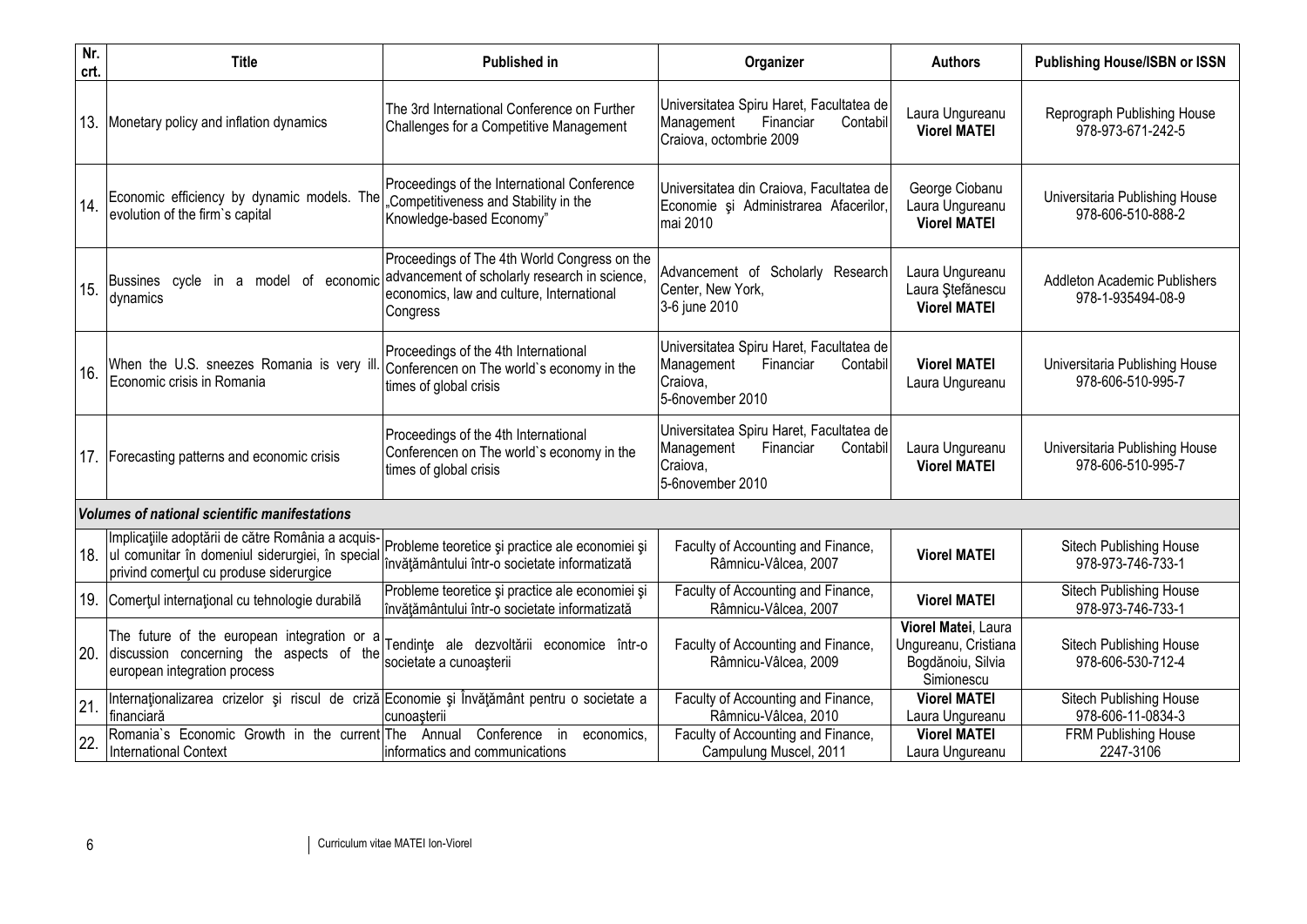# *e) Research projects – Development – Innovation*

| Nr.<br>crt. | Programms/Project/Grant                                                                                                                                                                                                               | Class in the<br>research team | <b>Funding Institution</b>                                |
|-------------|---------------------------------------------------------------------------------------------------------------------------------------------------------------------------------------------------------------------------------------|-------------------------------|-----------------------------------------------------------|
| 1.          | Analiza investițiilor străine în județul Dolj, contract de cercetare numărul 1854 c/03.04.2005                                                                                                                                        | <b>Project Director</b>       | <b>Oltenia Chamber of Commerce and</b><br><b>Industry</b> |
| 2.          | Programul Phare 2002 - Dezvoltarea resurselor umane, Centrul regional de formare continuă și Consultanță pentru<br>managementul calității și managementul mediului, contract-grant RO 2002/000-586.05.02.02.177                       | <b>Member</b>                 | <b>Phare Programme 2002</b>                               |
| 3.          | Sistem informatic pentru evidența mijloacelor fixe și a obiectelor de inventar, contract de cercetare numărul<br>3277/29.09.2005                                                                                                      | <b>Member</b>                 | S.C. PETROMSERVICE S.A. Craiova                           |
| 4.          | Sistem de indicatori utilizat pentru evaluarea performanțelor economico-financiare la S.C. ERPIA S.A. Craiova,<br>contract de cercetare nr. 56C/05.12.2005                                                                            | <b>Member</b>                 | S.C. ERPIA S.A. Craiova                                   |
| 5.          | Alegerea deciziei de export - elemente constitutive de formă și de fond, contract de cercetare numărul<br>3418/31.03.2006                                                                                                             | <b>Project Director</b>       | <b>SC SAMARTRADE SRL Craiova</b>                          |
| 6.          | Analiza economico-financiară a agentului economic S.C. BUILDING EXIM S.R.L. în vederea stabilirii gradului de<br>îndeplinire a cerințelor pentru accesarea unor fonduri europene structurale, contract de cercetare nr. 5C/08.02.2007 | <b>Member</b>                 | S.C. BUILDING EXIM S.R.L. Dr.Tr. Severin                  |
| 7.          | Analiza eficientizării producției, contract de cercetare numărul 3354/06.03.2007                                                                                                                                                      | Member                        | S.C. Lavanderia Borgiani G&G S.R.L                        |
| 8.          | Sistem informatic pentru gestiunea stocurilor de produse, semifabricate și produse reziduale la S.C. Mobilus<br>International S.R.L., contract de cercetare nr. 4472/25.09.2007                                                       | Member                        | S.C. Mobilus International S.R.L                          |
| 9.          | Studiu privind modele econometrice ale investițiilor sub impactul impozitelor și taxelor locale, contract de<br>cercetare nr.378c/24.03.2008                                                                                          | <b>Member</b>                 | Rovinari City Hall, Gorj County                           |
| 10.         | Evoluția capitalului firmei. Prognoze pe termen mediu și lung, contract de cercetare nr. 1360/08.04.2008                                                                                                                              | Member                        | S.C. SUCPI S.A.<br>Craiova                                |
| 11.         | Centru trasfrontalier de creșterea competitivității(CTCC) prin promovarea culturii calității în raport cu agenții<br>economici, autorității publice, Programul Phare CBC România-Bulgaria 2006, contract-grant Ro 2006/018-445.01.    | <b>Member</b>                 | Phare CBC România-Bulgaria<br>Programme 2006              |
| 12.         | Studiu privind posibilitatea finanțării prin credite SAPARD al SC TUDIN Prod SRL, contract de cercetare nr.<br>1621/14.06.2008                                                                                                        | Member                        | <b>SC TUDIN Prod SRL</b><br>Craiova                       |
| 13.         | Îmbunătățirea performanțelor financiar-contabile. Studiu de caz la SC GECOROM SA, contract nr. 3356/17.10.2008                                                                                                                        | Member                        | <b>SC GECOROM SA</b><br>Craiova                           |
| 14.         | Studiu financiar contabil privind posibilitățile de accesare a fondurilor structurale post-aderare în mediul privat,<br>contract de cercetare nr.3908/17.XI.2008                                                                      | Member                        | <b>SC SOFTRONIC SRL</b><br>Craiova                        |
| 15.         | Noi oportunități de finanțare a întreprinderii, contract de cercetare nr. 11/15.01.2009                                                                                                                                               | Member                        | SC IGO SA<br>Caracal                                      |